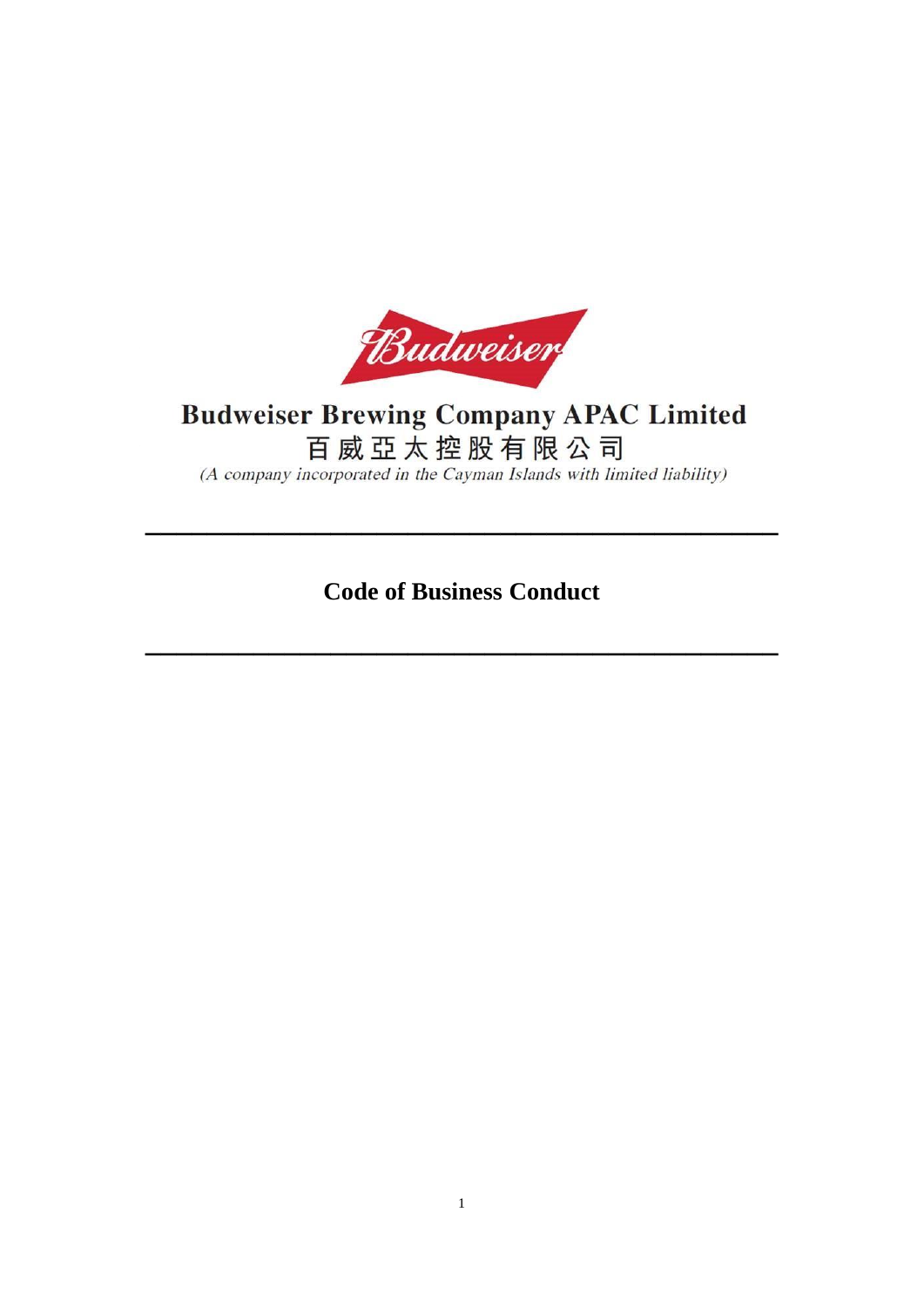#### **Introduction**

We never take shortcuts. Integrity, hard work, quality, and responsibility are key to building our company and our reputation. This is our  $10<sup>th</sup>$  Principle and words that we live by at Budweiser APAC.

We at Budweiser Brewing Company APAC Ltd. and its affiliates ("Budweiser APAC") operate in countries having a broad range of cultures and business practices. As a result, it is critical that we are guided by a clear and consistent code of business conduct and guidelines.

In achieving our business objectives, we must always adhere to the highest standards of business integrity and ethics, and ensure that we comply with all applicable laws and regulations.

Our Code of Business Conduct applies to all directors, officers, and colleagues of Budweiser APAC. It applies to all business transactions we make and expresses principles that we expect every individual or entity acting on our behalf to follow. We expect our suppliers, service providers and other business partners to act in a manner consistent with our Responsible Sourcing Policy.

It is everyone's responsibility to carefully read and understand this Code. Senior management must also ensure that, within their respective areas of responsibility, this Code is distributed and receives the appropriate attention and follow-up.

**This Code of Business Conduct, together with our policies,** plays an important role in building the foundation for our long-term success. No financial objective, no sales target, no effort to outdo the competition, outweighs our commitment to ethics, integrity, and compliance with applicable laws.

Colleagues are encouraged to report to Budweiser APAC any activity or requested action that they believe to be, even potentially, in violation of applicable laws or this Code. Such reports should be made to a line manager, to the Legal or Ethics  $\&$ Compliance team, or to our confidential [Compliance Helpline.](http://www.budweiserapac.com/caseReport) Only with all of our active support can Budweiser APAC be a company lasting for the next 100+ years.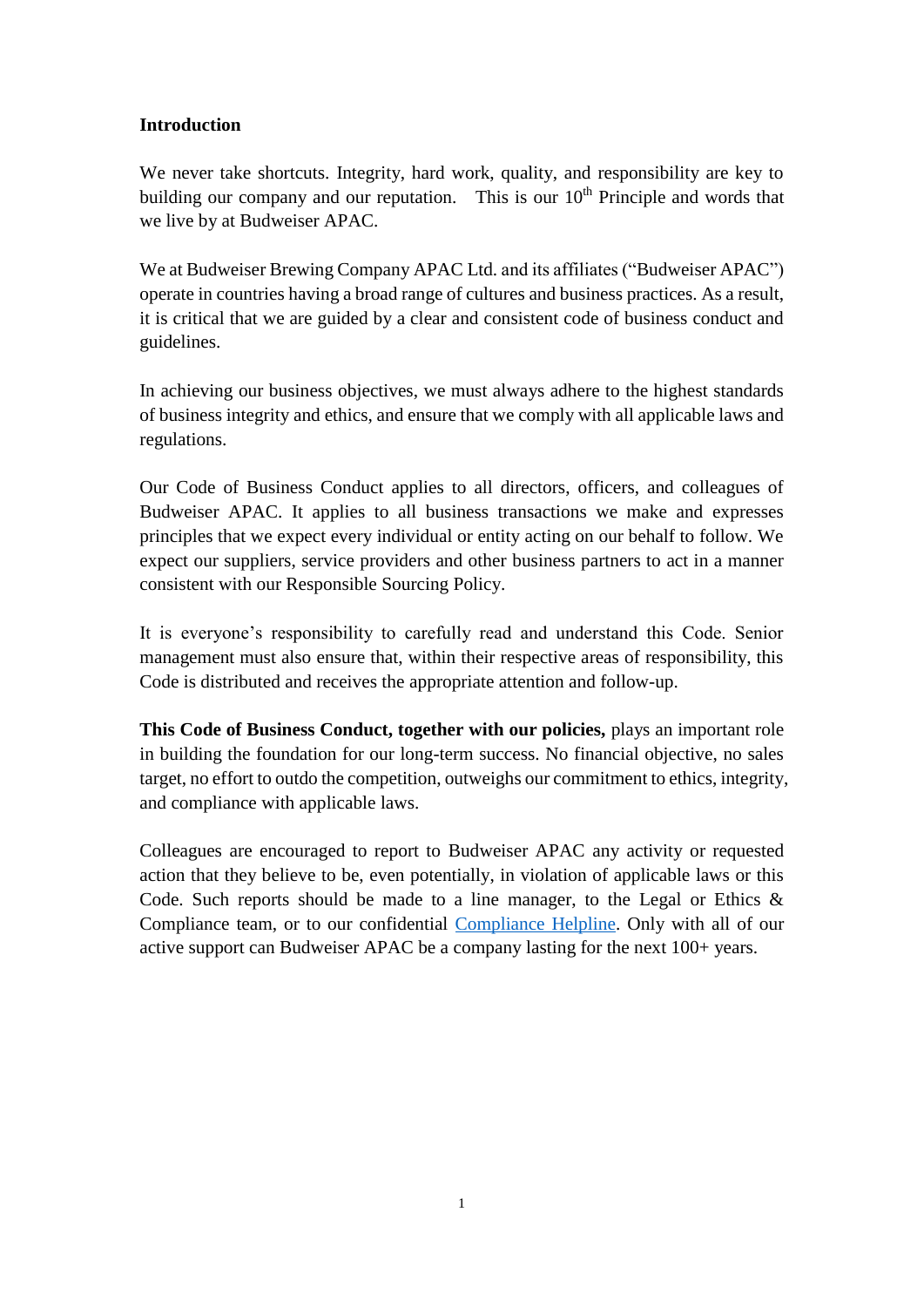## **TABLE OF CONTENTS**

| <u>1.</u> |  |
|-----------|--|
| 2.        |  |
| 3.        |  |
| 4.        |  |
| 5.        |  |
| 6.        |  |
| 7.        |  |
| 8.        |  |
| 9.        |  |
| 10.       |  |
|           |  |
|           |  |
|           |  |
|           |  |
|           |  |
|           |  |
|           |  |
|           |  |
|           |  |
|           |  |
|           |  |
|           |  |
|           |  |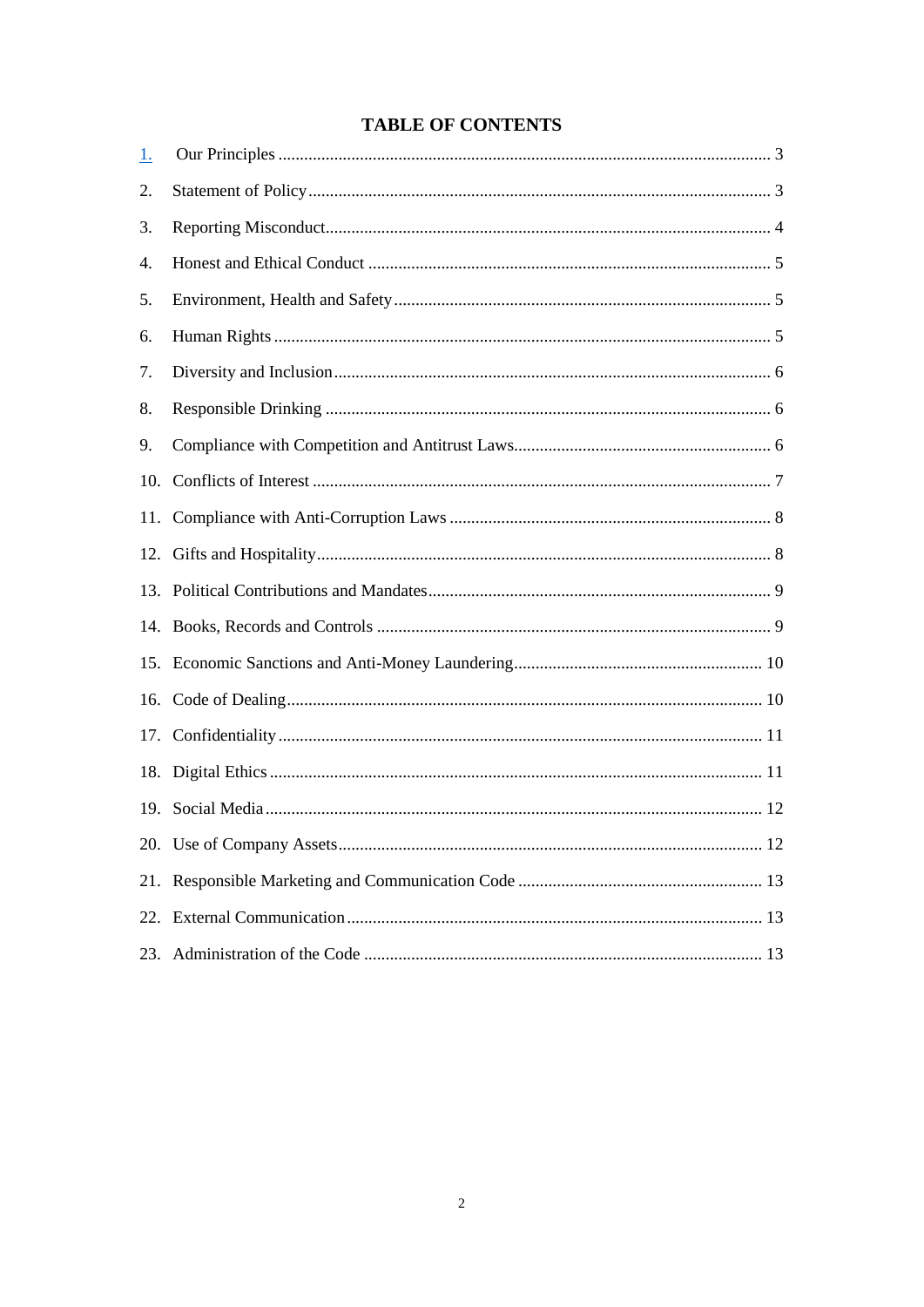## <span id="page-3-0"></span>**1. Our Principles**

Our Code of Business Conduct is a practical guide to living our principles and values every day. It is designed to be clear and must be the basic guideline upon which all Company's business decisions are based.

## **Dream**

1. We dream big. We are building a profitable, growth company.

## **People**

- 2. Our greatest strength is our people. Great people grow at the pace of their talent and are rewarded accordingly. Great people deliver and transform.
- 3. We recruit, develop and retain people who can be better than ourselves. We are measured by the quality of our teams.

## **Culture**

- 4. We are a company of owners. Owners take results personally and lead by example.
- 5. We are never completely satisfied with our results. We embrace change, take smart risks and learn from our mistakes. .
- 6. The consumer is the boss. We go where consumer go, because that is where growth is.
- 7. We strive to be best at serving and partnering with our customers, who are the gateway to our consumers.
- 8. We believe in common sense and simplicity. We operated with excellence and efficiency in all we do, always having our customers and consumers in mind.
- 9. We manage our costs tightly to free up resources that will support profitable top line growth.
- 10. We never take shortcuts. Integrity, hard work, quality, and responsibility are key to building our company and our reputation.

# <span id="page-3-1"></span>**2. Statement of Policy**

It is our policy that our Board of Directors, officers and colleagues strictly comply with all applicable laws and regulations and observe the highest standards of business ethics. Our reputation for honesty and integrity is an invaluable asset.

All Budweiser APAC directors, officers and colleagues must be honest, objective and diligent in the performance of their duties and responsibilities. You are trusted by Budweiser APAC to exhibit professionalism in all matters pertaining to Budweiser APAC's affairs and not to partake in any illegal or improper activity.

No Company officer has the authority to require or approve any action that would violate this Code. This Code is not subject to waivers or exceptions because of competitive or commercial demands, industry customs or other exigencies.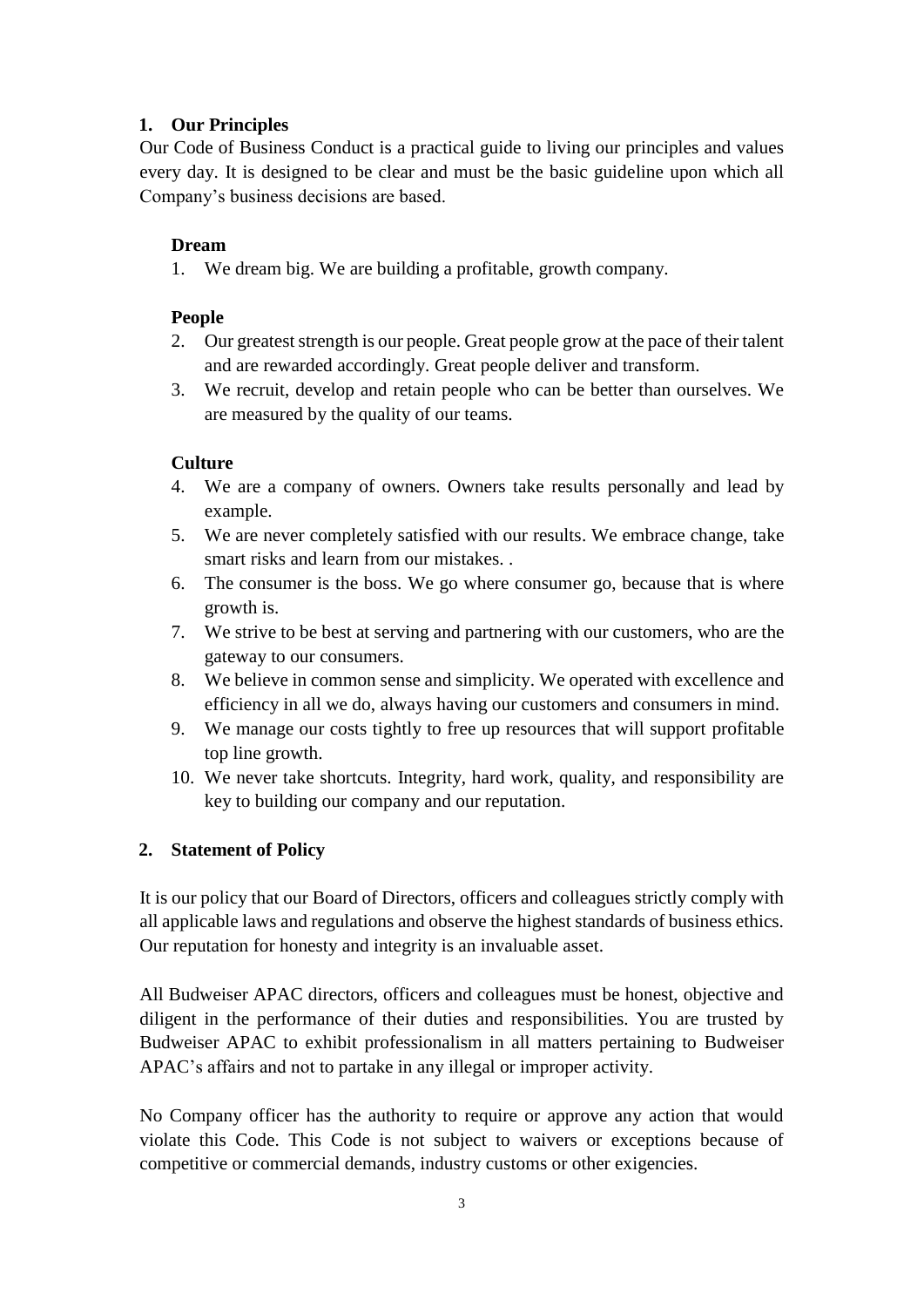All managers shall be responsible for the enforcement of and compliance with our policies, including distributing and making them available to their teams.

Any colleague who violates this Code or authorizes or allows a subordinate to violate it will be subject to disciplinary action, including termination of employment, loss of compensation, or other measures deemed appropriate by Budweiser APAC.

#### <span id="page-4-0"></span>**3. Reporting Misconduct**

You are encouraged to report any activity that you believe is or might be a violation of applicable laws or regulations, this Code or our policies. In addition, you are required to report violations or potential violations of the Human Rights Policy. Managers also have mandatory reporting obligations for sexual harassment allegations. Reports can be made through the following channels:

- to your line manager;
- to the Legal or Ethics & Compliance team; or
- through our [Compliance Helpline.](http://www.budweiserapac.com/caseReport)

Budweiser APAC does not restrict you from reporting to the government or regulators conduct that you believe to be a violation of applicable laws.

#### **Compliance Helpline**

Our Compliance Helpline is a secure means of reporting, provided by an independent company. It is available anywhere in the world and 24/7, and you can file your report in your language. It is available to all colleagues, where you can CONFIDENTIALLY and, if you choose and local laws permit, ANONYMOUSLY, report any concern in relation to potential violations of applicable laws or regulations, this Code or our policies.

To reach the Compliance Helpline, visit http://www.budweiserapac.com/caseReport. or call a toll-free number in your country, which can be found on the website.

#### **How Are Reports Treated?**

Reports made to Budweiser APAC and investigations relating to such reports are treated confidentially.

If necessary, follow-up communications can be facilitated anonymously by the Independent company via the [Compliance Helpline.](http://www.budweiserapac.com/caseReport)

#### **Compliance Channel**

In addition to the Compliance Helpline, you can also use the [Compliance Channel](http://compliancechannel.budweiserapac.com/) (http://compliancechannel.budweiserapac.com/) to easily (i) request approvals related to certain compliance matters, (ii) access compliance-related policies, (iii) access the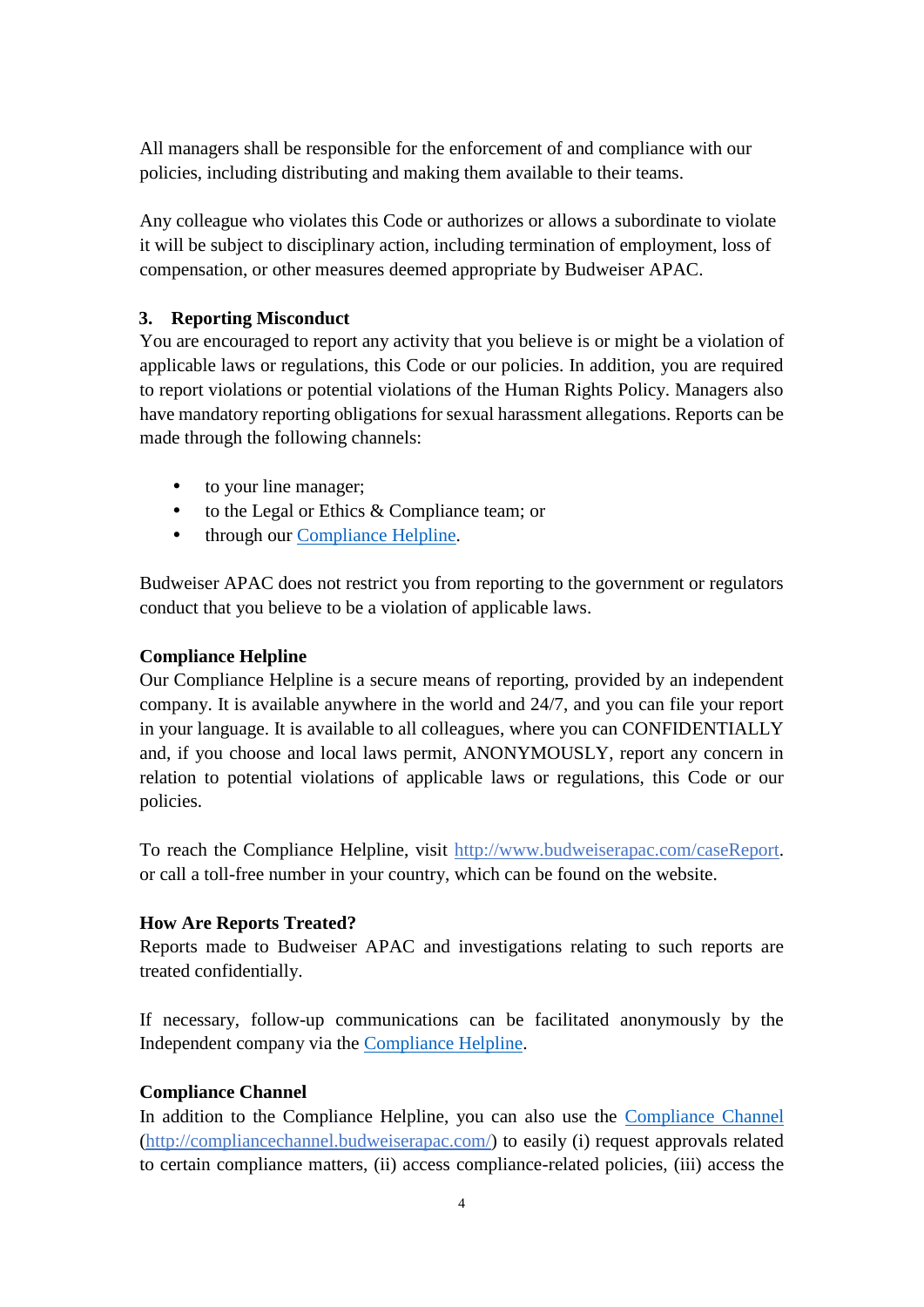Compliance Helpline to file a report, and (iv) ask compliance-related questions.

#### **Non-Retaliation**

Budweiser APAC prohibits and will not tolerate any threatened or actual retaliation against any persons, or their legitimate representatives, who, in good faith, (i) raise concerns, (ii) formally or informally report to Budweiser APAC, (iii) assist another colleague to report to Budweiser APAC, or (iv) participate in an investigation or legally protected litigation regarding a potential violation of applicable laws or regulations, this Code or Company policies. **Retaliation itself is a violation of this Code and our Whistleblower Policy, and can be reported.**

## <span id="page-5-0"></span>**4. Honest and Ethical Conduct**

All Budweiser APAC directors, officers and colleagues must be honest, objective and diligent in the performance of their duties and responsibilities and cooperate in all internal investigations. They are trusted by Budweiser APAC to exhibit professionalism in all matters pertaining to Budweiser APAC's affairs and not to partake in any illegal or improper activity.

## <span id="page-5-1"></span>**5. Environment, Health and Safety**

In support of the Company's dream, all colleagues should work vigorously to achieve a high standard of environmental, health and safety performance throughout our organization. You should strive to prevent all accidents, injuries and occupational illnesses within our operations.

You should comply with all applicable environmental laws and regulations, Company standards and other requirements, and strive to produce our products in the most environmentally responsible way, while maintaining our commitment to quality and cost-efficiency.

All colleagues have a role to play in helping ensure that we take into account the environment in our daily work, helping limit our use of scarce resources and ensuring we continue our strong commitment to recycling throughout our operations. **See our Environmental Policy and our Health and Safety Policy**

#### <span id="page-5-2"></span>**6. Human Rights**

Budweiser APAC is committed to business practices that respect human rights and that align with international standards of responsible business conduct, including the International Bill of Human Rights and the International Labor Organization's Declaration on the Fundamental Principles and Rights at Work.

**Budweiser APAC's Human Rights Policy outlines our approach and commitment to respecting human rights across our operations and our value chain. In addition to its own operations, Budweiser APAC is committed to upholding high standards of responsible behavior amongst its business partners, including its suppliers,**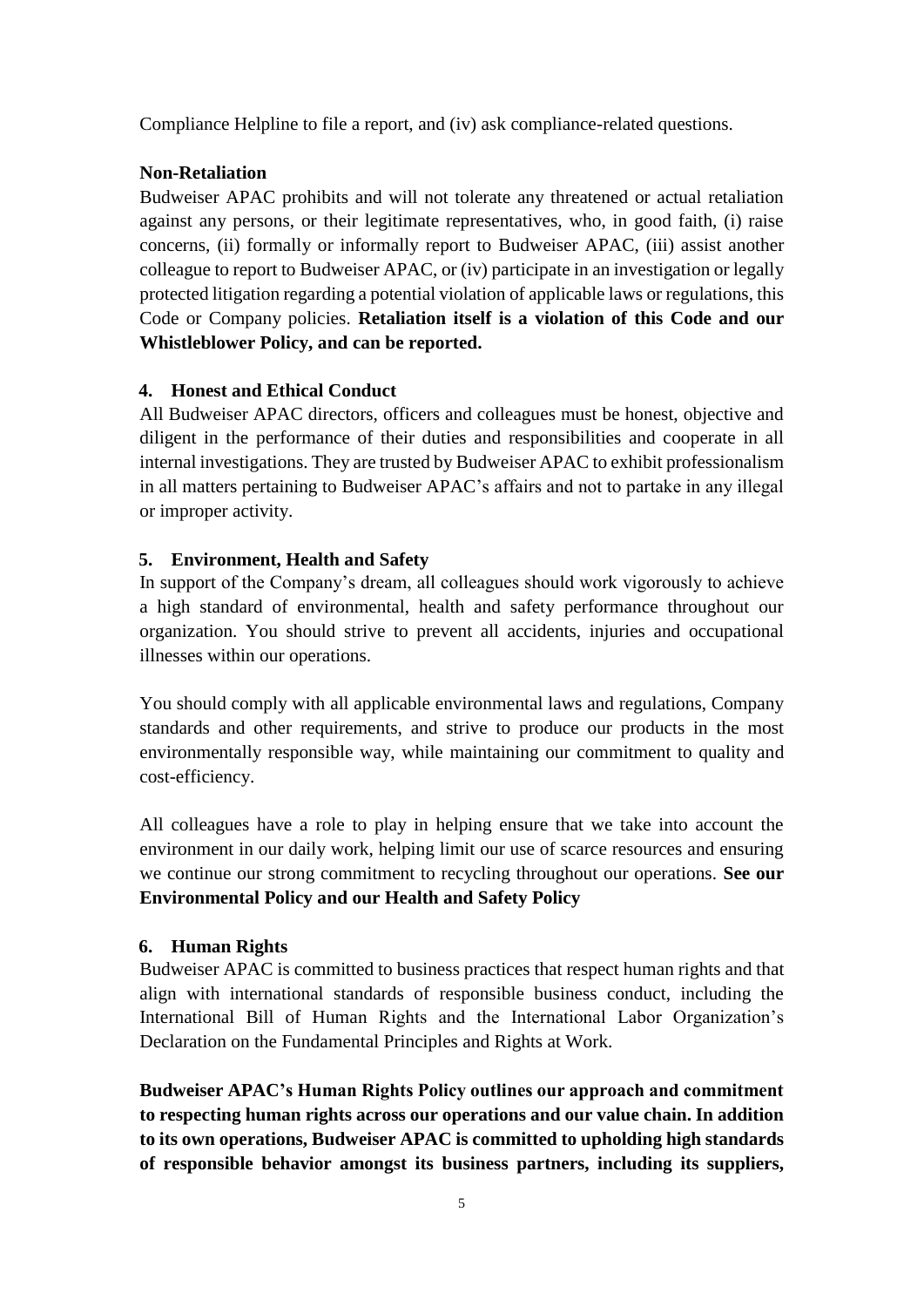#### **through its Responsible Sourcing Policy.**

#### <span id="page-6-0"></span>**7. Diversity and Inclusion**

We believe that our greatest strength is our diverse team of people. Our focus is on attracting, hiring, engaging, developing and advancing the very best talent—regardless of gender, ethnicity, sexual orientation or any other characteristics that make our colleagues unique.

We are committed to a work environment where all colleagues are respected and valued. All our people deserve to feel comfortable being their authentic selves at work every day. Only then can we all be at our best.

We take harassment and discrimination very seriously and all complaints of discrimination or harassment (including unfair discrimination, sexual harassment and sexual misconduct) will be promptly investigated. Budweiser APAC will take disciplinary action in cases of discrimination or harassment (up to and including termination of employment). Colleagues who manage or supervise one or more colleagues have additional responsibilities to report violations.

# **Refer to our Diversity and Inclusion Policy and Anti-Harassment and Anti-Discrimination Policy for more information.**

#### <span id="page-6-1"></span>**8. Responsible Drinking**

We are committed to promoting the responsible enjoyment of our products among consumers. As a responsible employer, the safety, security and welfare of our colleagues and others is our top priority. That is why we have a policy regarding responsible drinking. **Our Responsible Drinking Policy outlines the responsibilities of Budweiser APAC, as well as those of our colleagues, and it gives clear guidelines about what are expected for both.**

Our colleagues are ambassadors of Budweiser APAC and are encouraged to exercise personal responsibility whenever they consume alcohol. A violation of the Responsible Drinking Policy may lead to disciplinary action, up to and including termination of employment.

## <span id="page-6-2"></span>**9. Compliance with Competition and Antitrust Laws**

We must understand and comply with all applicable competition and antitrust laws. These laws regulate our dealings with competitors, customers, distributors and other third parties. Infringement of competition and antitrust laws can result in very serious fines for Budweiser APAC and for the colleagues involved, and have additional consequences such as reputational damage, litigation and even imprisonment. To ensure compliance with these laws, Budweiser APAC and its director, officers and employees: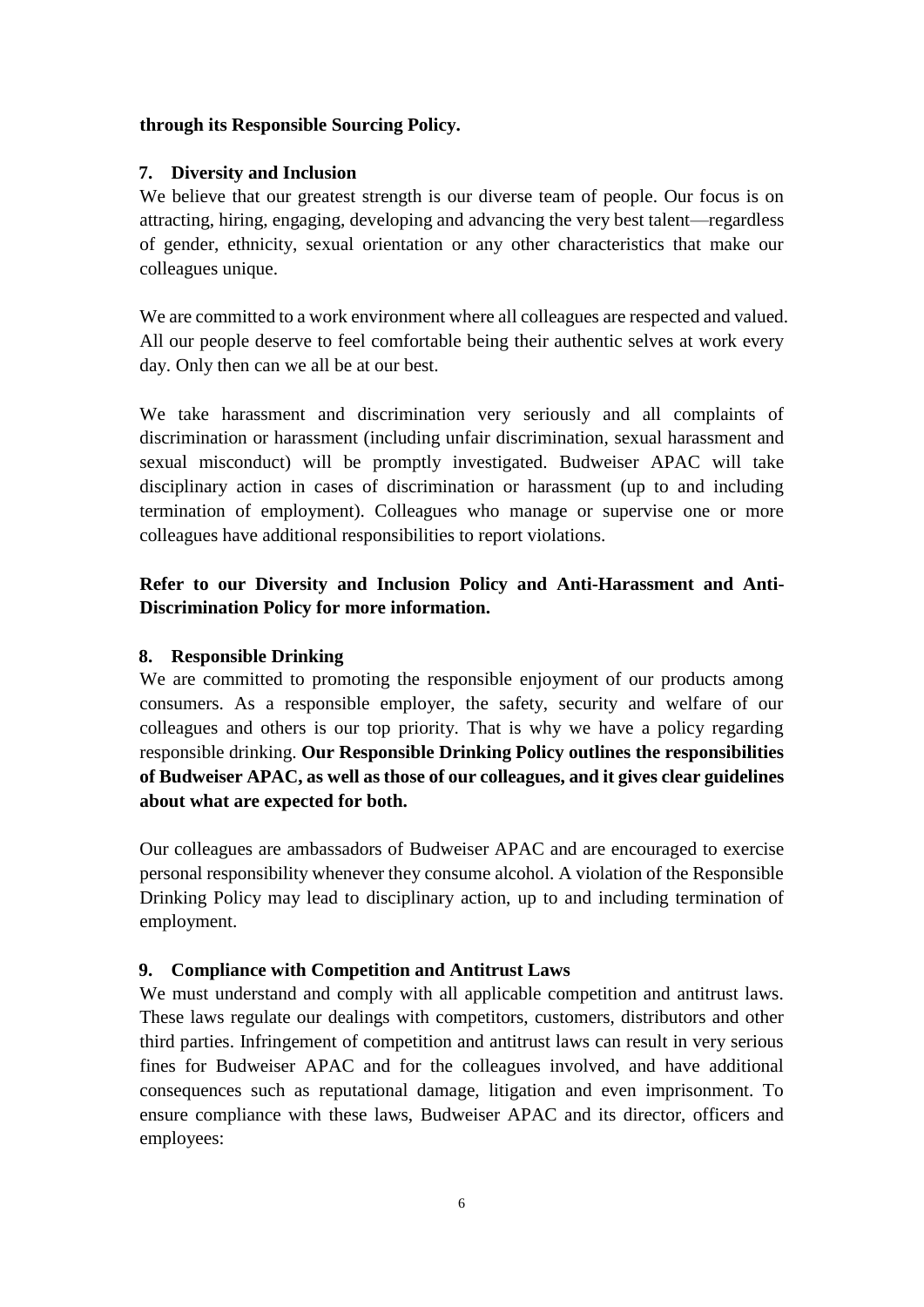- Must not participate in a cartel;
- Must not reach agreements or understandings with competitors that could restrict competition (e.g. to raise prices or to limit production volumes);
- Must not exchange confidential information with competitors (e.g. on future price increases, input costs or commercial strategy);
- Must not agree with competitors to limit competition in a market (e.g. agreement on exclusive territories or allocation of customers);
- Must not impose minimum or fixed resale prices on customers;
- Must not try to restrict customers' ability to ship and sell goods throughout the European Union; and
- Must not abuse Budweiser APAC's market position in markets.

In countries where Budweiser APAC has a significant market share, all market practices should be reviewed and pre-approved by the Legal or Ethics & Compliance team to ensure compliance with competition and antitrust laws.

Detailed advice and training for compliance with competition and antitrust laws are available from the Legal or Ethics & Compliance team. Not knowing the rules is not a defense – you should seek advice from the Legal or Ethics & Compliance team through the [Compliance Channel.](http://compliancechannel.budweiserapac.com/) If you have any suspicion that Budweiser APAC is involved in any anti-competitive behavior, please use our Compliance Helpline or contact the Legal or Ethics & Compliance team without delay.

## <span id="page-7-0"></span>**10. Conflicts of Interest**

Our directors, officer and colleagues are required to disclose all ethical, legal, financial, or other interests that may conflict with Budweiser APAC's interests or give the appearance of conflicting with Budweiser APAC's interests.

A conflict of interest can arise when any decision could be influenced, or might appear to be influenced, by the possibility of personal benefits. Having a conflict of interest is not necessarily wrong, but failure to promptly disclose it can be a violation of our Conflict of Interest Policy. A conflict of interest may arise in many situations - for example, when you or your immediate family members:

- Act as shareholders, directors, officers, partners, agents or consultants for a supplier, customer, competitor or other counterparties;
- Receive a personal benefit from a supplier, customer, competitor or other counterparties;
- Accept gifts or entertainment from suppliers, customers, competitors or other counterparties; or
- Use Company resources or your position for personal benefits.

In addition, Budweiser APAC recognizes that colleagues may have or form personal relationships. The existence of any personal relationships between a manager or other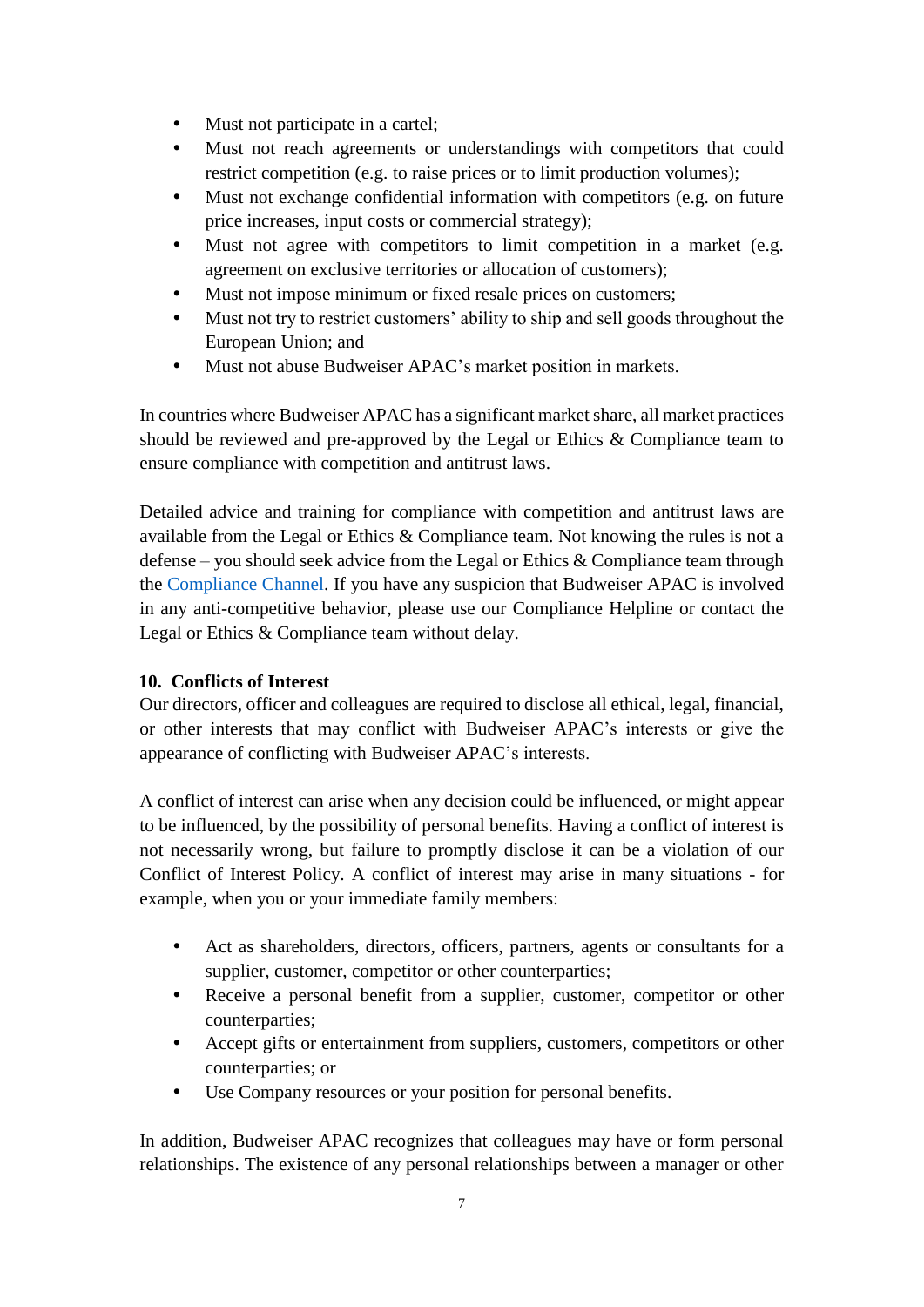supervisory colleagues and his or her direct or indirect report must be disclosed, both to the supervisory colleague's line manager and to the People or Ethics & Compliance team. Other types of personal relationships that have the potential to create a conflict of interest also must be disclosed both to the colleague's line manager and to the People or Ethics & Compliance team.

If you have any questions, you should seek guidance from the People or Ethics  $\&$ Compliance team through [Compliance Channel.](http://compliancechannel.budweiserapac.com/) Failure to promptly disclose a conflict of interest (including certain personal relationships) may lead to disciplinary action, up to and including termination of employment. **See our Conflict of Interest Policy for more details.**

#### <span id="page-8-0"></span>**11. Compliance with Anti-Corruption Laws**

Every director, officer and colleague of Budweiser APAC must comply with applicable international and local laws that prohibit corruption and bribery everywhere we conduct business, including, the U.S. Foreign Corrupt Practices Act and the UK Bribery Act. We have a zero-tolerance policy toward bribery or corrupt conduct in any form. Budweiser APAC directors, officers, and colleagues are strictly prohibited from directly or indirectly giving, offering, promising, or authorizing anything of value to anyone, including but not limited to, any Public Official or any employee or representatives of our customers, suppliers, or business partners, to secure an improper business advantage, influence business or governmental decision in connection with any of our activities, or otherwise induce the recipient to abuse his or her power or official position.

This prohibition must be interpreted broadly and applies to anyone acting on our behalf. Consequently, you must not:

- Instruct, authorize, or allow a third party to make a prohibited payment on your or Budweiser APAC's behalf;
- Make a payment to a third party knowing or having reason to believe that all or a portion of such payment is likely to be used for a prohibited payment.
- Engage a Touch Point Vendor (intermediaries who have a high likelihood of interacting with Public Officials on Budweiser APAC's behalf or in the course of providing goods or services to Budweiser APAC, as defined under our Anti-Corruption Policy) without proper due diligence and approval by the Ethics  $\&$ Compliance team.

#### **For further details, see our Anti-Corruption Policy.**

#### <span id="page-8-1"></span>**12. Gifts and Hospitality**

Our colleagues are not allowed to accept any gifts, meals or entertainment or anything of value that could inappropriately bias future decision making or create an appearance of impropriety, from any current or future client, customer, supplier, service provider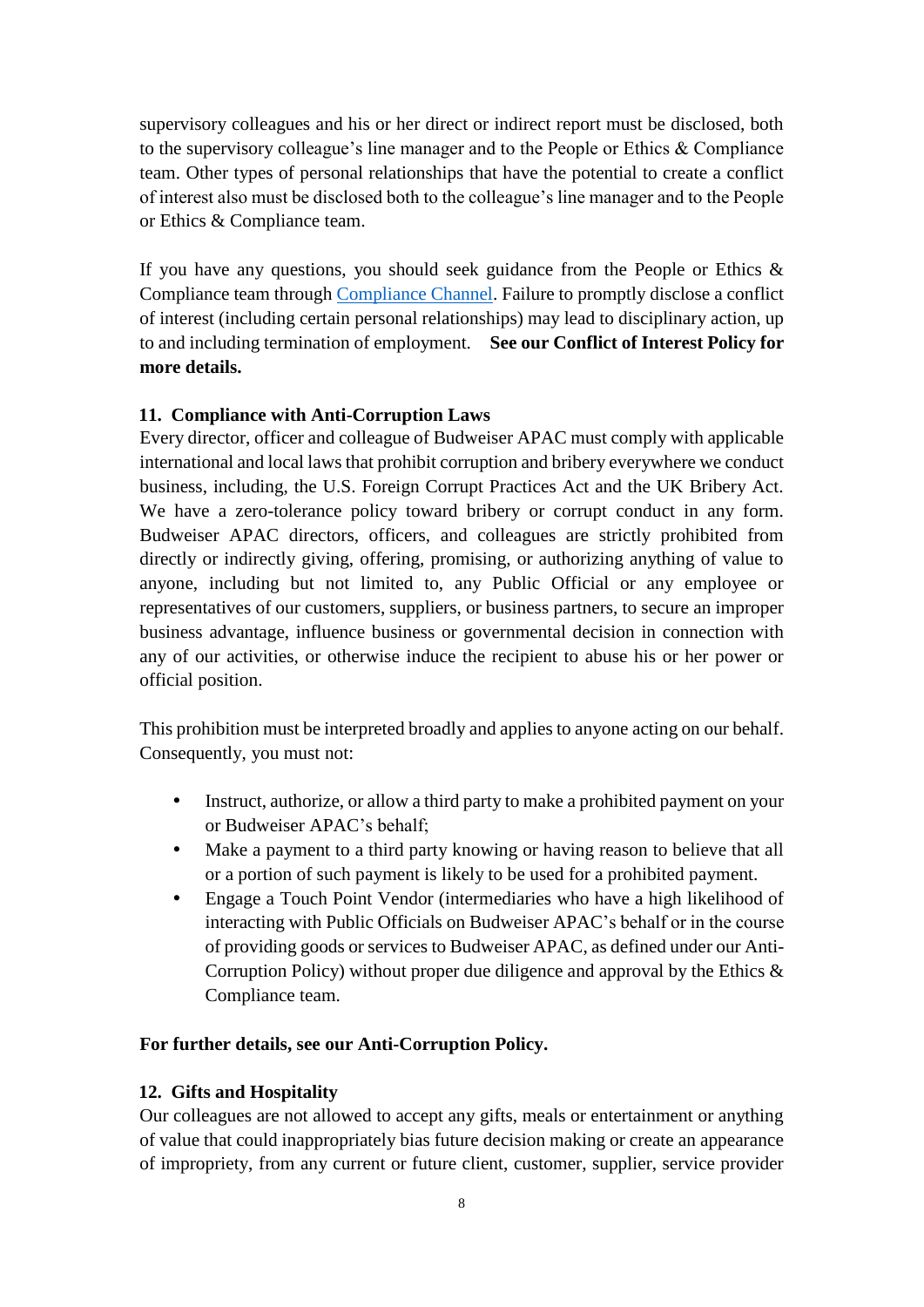or any other counterparty. Details about what gifts are acceptable can be found in the Conflict of Interest Policy.

All gifts, entertainment or hospitality to Public Officials (as defined under our Anti-Corruption Policy) or commercial counterparties must be provided in compliance with our Anti-Corruption Policy.

Specifically, you may not offer or provide a gift, meal, entertainment, travel expenses or other corporate hospitality to a Public Official or Commercial Counterparty as an incentive, or in exchange or as a reward, for granting a regulatory request, clearing products or supplies through customs, or providing any other improper benefit or improper advantage to Budweiser APAC. The expenses must be supported by receipts and accurately recorded in Budweiser APAC's books and records. **For further details, see Anti-Corruption Policy.**

When required under our Anti-Corruption Policy, you should request approval for providing gift and hospitality in accordance with local DAG.

#### <span id="page-9-0"></span>**13. Political Contributions and Mandates**

Any direct or indirect contribution on behalf of Budweiser APAC or with Company's funds to any political party, committee or candidate for public office is strictly forbidden, even if permitted by local regulations, unless the formal approval of Budweiser APAC's Board of Directors, has been obtained in advance. These restrictions apply not only to cash donations, but also to donations in kind, such as free beer, offering a client list for a political purpose, providing materials or service, taking a table at a political fundraising event, or paying for a research project.

Members of Budweiser APAC's management committees at the headquarter, business unit or local level who wish to be a candidate for local, regional, provincial, national, federal or European elections are required to notify Budweiser APAC's Board of Directors of their intentions.

#### <span id="page-9-1"></span>**14. Books, Records and Controls**

It is essential that the integrity, accuracy and reliability of Budweiser APAC's books, records and financial statements be maintained.

All payments must be accurately recorded in Budweiser APAC's corporate books, records, and accounts in a timely manner and in reasonable detail. False, misleading, incomplete, inaccurate, or artificial entries in Budweiser APAC's books and records are strictly prohibited.

Business records shall accurately reflect transactions and no transaction shall be entered into with the intention of it being documented or recorded in a deceptive manner.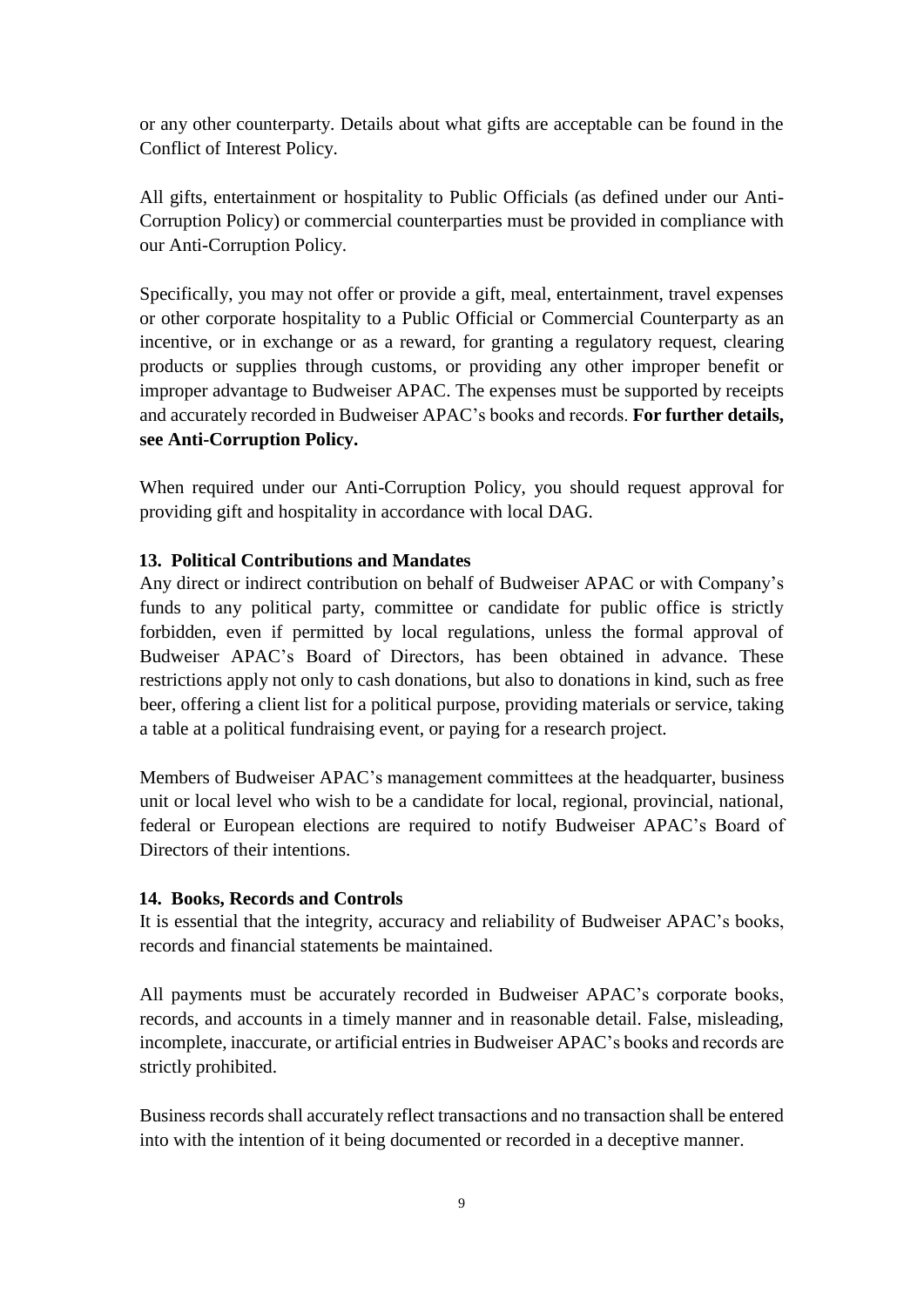Similarly, all funds, assets and transactions must be disclosed and recorded in the appropriate books and accounted for properly and punctually. All payments should be made through official bank transfer or by sending cheques directly to the official beneficiary's company address. Business records shall be interpreted broadly, meaning that every document, even an apparently insignificant one, shall be complete and accurate. Business records include but are not limited to:

- Expenses and travel reports;
- Target appraisals;
- Invoices:
- Market research;
- Purchase orders;
- Quality control tests;
- Gift logs;
- Accident reports; and
- Inventory records.

## <span id="page-10-0"></span>**15. Economic Sanctions and Anti-Money Laundering**

The United Nations, the United States, the European Union and some other countries and organizations restrict certain international trade through their economic sanctions regimes. Such sanctions usually prohibit particular transactions with certain countries or certain listed individuals, entities, or their representatives and certain entities owned or controlled by them.

Money laundering is the process of transferring illegally obtained money through legitimate people or accounts so that its original source cannot be traced. Terrorist financing is the process by which terrorists fund their operations, through legally or illegally obtained funds, in order to perform terrorist acts. Money laundering and terrorist financing, as well as any action that would facilitate money laundering or terrorist financing, are prohibited for all colleagues. In addition, facilitating tax evasion is a standalone criminal offence in some countries, but is also commonly considered a money laundering offense in many jurisdictions.

Budweiser APAC is committed to complying with applicable anti-money laundering, anti-tax evasion, and international trade laws, including economic sanctions. **Consult the Legal or Ethics & Compliance team and our International Trade and Anti-Money Laundering Policy for guidance on compliance.**

If you have suspicions that a transaction may involve criminal proceeds or fund terrorist activity, you should consult the Legal or Ethics & Compliance team promptly.

# <span id="page-10-1"></span>**16. Code of Dealing Budweiser APAC's Code of Dealing applies to all colleagues and certain "persons**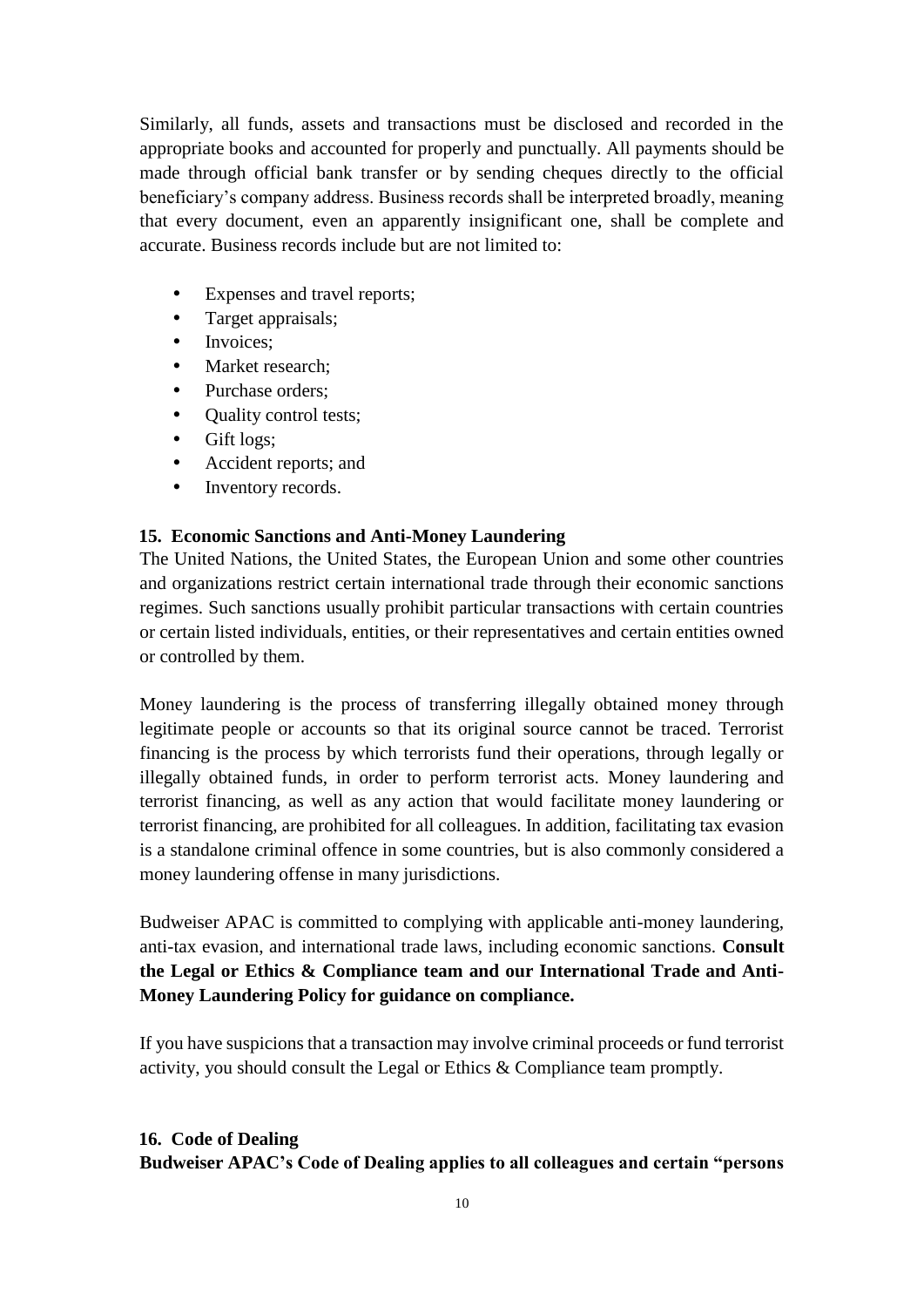**closely associated of" the Budweiser APAC and all its affiliates.** These persons shall comply with specific requirements when handling "inside information" and dealing in Budweiser APAC and other companies' financial instruments.

Inside information is information of a precise nature, which has not been made public, relating directly or indirectly (1) to Budweiser APAC and all its affiliates or to any listed company outside the Budweiser APAC and all its affiliates or (2) to financial instruments of Budweiser APAC and all its affiliates or any listed company outside the Budweiser APAC and all its affiliates, and which, if it were made public, would be likely to have a significant effect on the price of financial instruments of the Budweiser APAC, its affiliates or such other company.

In particular, dealing in financial instruments while in possession of inside information with respect to such financial instruments or the issuer of such financial instruments is prohibited. "Tipping off" or misappropriation of inside information without proper authorization is also prohibited.

Colleagues shall not deal in Budweiser APAC's financial instruments during certain closed periods (which typically cover 30 calendar days before financial results announcements)

Please refer to the Code of Dealing for details on the scope of the policy as well as its prohibitions and requirements. Violations of the Code of Dealing may result in disciplinary action and may also be a criminal offence and give rise to civil liability. Further advice is available from your Legal or Ethics & Compliance team.

#### <span id="page-11-0"></span>**17. Confidentiality**

Our directors, officers and colleagues may come into possession of private, confidential or proprietary information about Budweiser APAC, our employees, customers, suppliers, or joint venture parties. The confidentiality of all such information should be strictly maintained, except when disclosure is authorized. Using Company confidential information for personal gain could be a potential violation of the Conflict of Interest Policy. Confidential or proprietary information includes any inside information, as well as any non-public information that would be harmful to Budweiser APAC, its customers, suppliers, or joint venture parties or helpful to competitors if disclosed.

This obligation of confidentiality does not prohibit you from raising concerns about potential legal violations to government authorities.

#### <span id="page-11-1"></span>**18. Digital Ethics**

In a world of digital transformation, Budweiser APAC aims to not only comply with applicable data privacy laws, but also to ensure that its consumers, customers and employees' data are secured and processed in an ethical manner. We have implemented security measures, data retention and handling procedures, and other internal controls.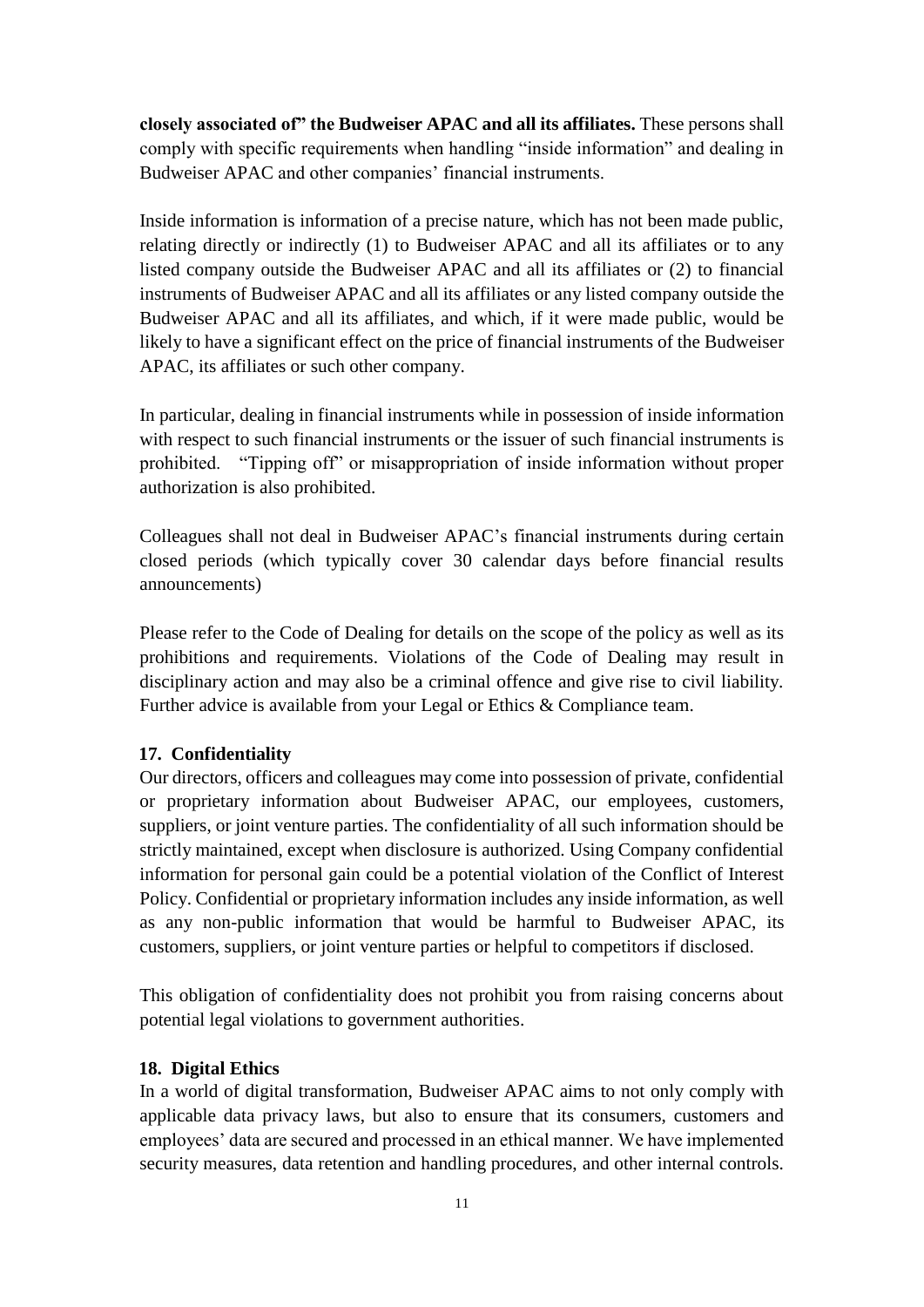It is your responsibility to

- Follow established procedures and policies;
- Not process personal data unless there is a lawful basis (such as valid consent from the data subjects);
- Act transparently over the collection and processing of personal data; and
- Take measures to protect data in business process.

Please contact the Ethics & Compliance team through the [Compliance Channel](http://compliancechannel.budweiserapac.com/) to assure your project, website or application is in compliance with our various Privacy Policies and all applicable laws.

## <span id="page-12-0"></span>**19. Social Media**

The Internet and social media have changed the way we work, offering new ways to engage with our colleagues, customers, consumers, and the world at large. Social media can help build strong reputation and more successful business relationships. Candor and transparency are part of our culture, and we encourage the exchange of ideas. However, the disclosure of sensitive or inappropriate information through social media also has the potential to damage our brands, our Company and our people. Consistent with our ownership culture, we have adopted guidelines that must be followed by all directors, officers and colleagues:

- Personal opinions: Do not state personal opinions while creating any impression that you are speaking on behalf Budweiser APAC;
- Proprietary information: Maintain the confidentiality of the trade secrets, private or confidential information, and intellectual property of Budweiser APAC, our colleagues, customers, suppliers and other stakeholder; and
- Show respect: Always be courteous to fellow employees, customers, members, competitors, suppliers or people who work on behalf of our Company.

There is no substitute for good judgment. By being cautious you will be protecting Budweiser APAC and your personal image. **For further details, please refer to our Social Media Guidelines.**

## <span id="page-12-1"></span>**20. Use of Company Assets**

All directors, officers and colleagues should protect Company assets and ensure their efficient use. It is prohibited to use Company assets, funds, facilities, personnel or other resources for private purposes unless authorized by separate Company policies.

Company assets also include your work product, as well as Budweiser APAC's equipment and vehicles, computers and software, Company information, trademarks and name.

All Company assets should be used for legitimate business purposes only. It is one of